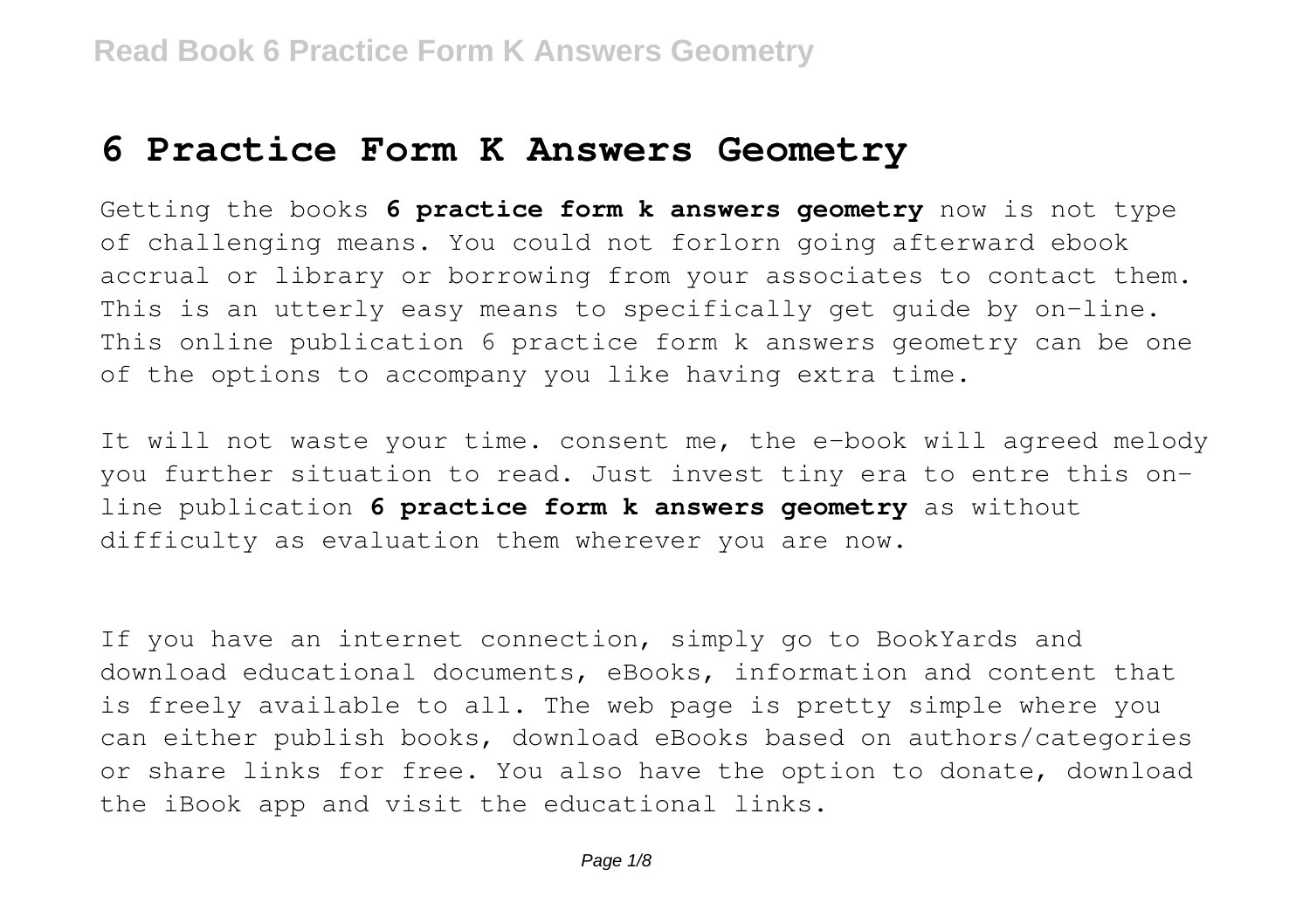#### **Absolute Value Equations and Inequalities - K Rohlwing**

5-1 Practice Form K Midsegments of Triangles Identify three pairs of parallel sides in the diagram. 1. AB 6 9 2. BC 6 9 3. AC 6 YZ9 Name the side that is parallel to the given side. 4. MN 5. ON 6. AB 7. CB 8. OM 9. AC Points J, K, and L are the midpoints of the sides of kXYZ. 10. Find LK. To start, identify what kind of segment LK is. Th en ...

# **1-6 Practice - bath.k12.ky.us**

Author: KONICA MINOLTA bizhub PRO 950 Created Date: 11/8/2012 3:17:27 AM

#### **6 Practice Form K Answers**

6-6 Practice Form K Trapezoids and Kites Find the measures of the numbered angles in each isosceles trapezoid. 1. To start, identify which angles are congruent to and supplementary to the known angle.  $/u$ is congruent to the 588 angle. /u and /u are supplementary to the 588 angle. 2. 3. Find GH in each trapezoid. 4. 5. C 6.

#### **8-6 Practice Form K - Richard Chan**

K J O N M W X Z Y y x 4 2 2 2 2 4 A( 3, 5) D( 3, 5) B(1, 3) C(1, 3) 4 4-6 Practice (continued) Form K Congruence in Right Triangles AC O DF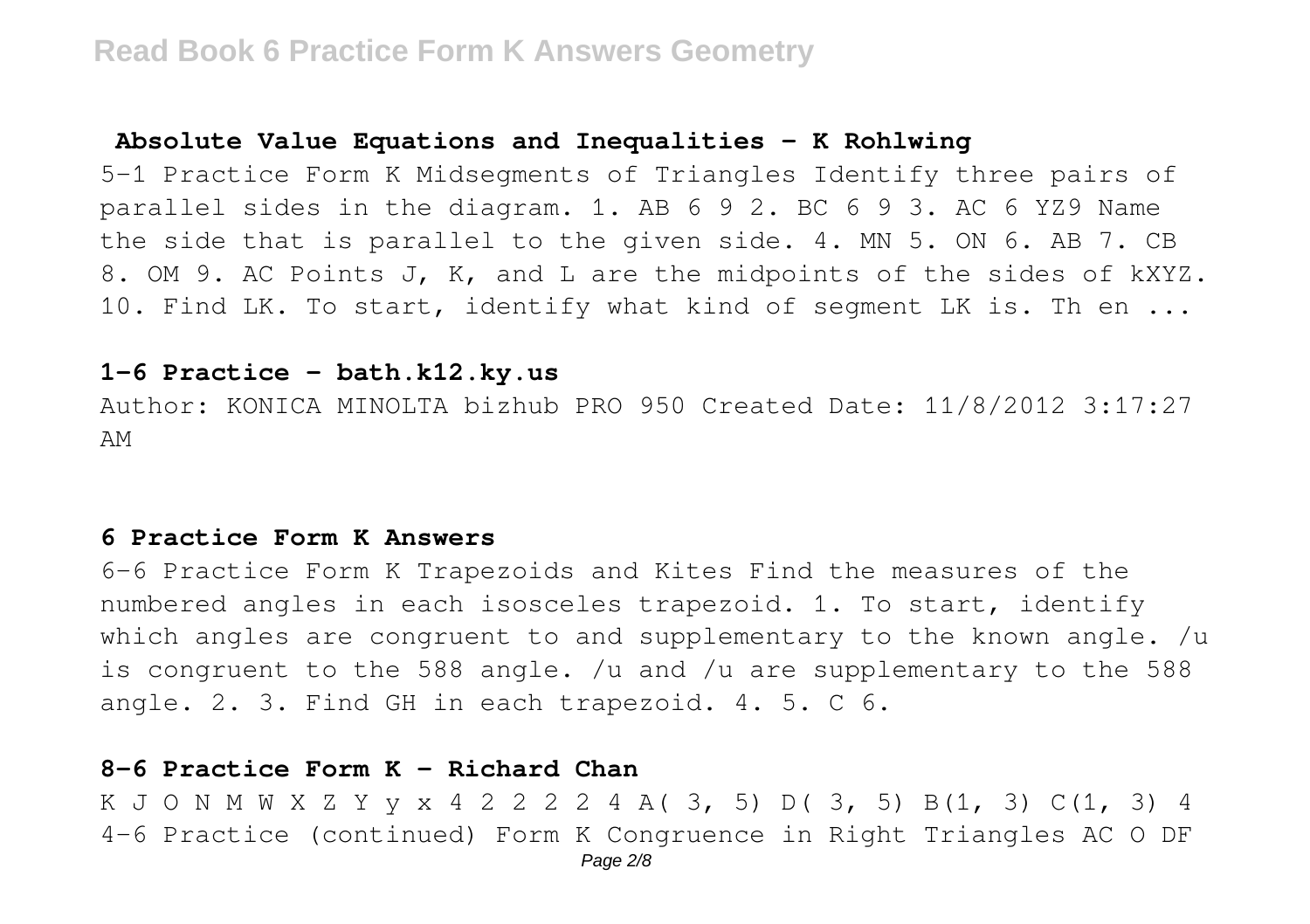JL O MO or KL O NO lM and lS are right angles. WZ O YX or WX O YZ 22 21 0.5 perpendicular The Distance Formula shows that both line segments have length 2"5. right angle Distance Formula HL Theorem

# **Variables and Expressions - hart.k12.ky.us**

Practice 5-6 Class Date Form K Parallel and Perpendicular Lines Write an equation in slope-intercept form of the line that passes through the given point and is parallel to the graph of the given equation. 1.  $= 2x-8$   $-3x + 5$  Determine whether the graphs of the given equations are parallel,

#### **0001 hsm12gmtr 0601 - Verona Public Schools**

Name Class Date 1-6 Practice Form K Solve each equation. Check your answers. Graph the solution. 1. 2. Solve each equation. Check your answers. 3. 4. 5.

# **Midsegments of Triangles - anderson.k12.ky.us**

6-1 Practice Form G Roots and Radical Expressions Find all the real square roots of each number. 1. 400 2. 2196 3. 10,000 4. 0.0625 ... Use your answer to part (a) to fi nd the radius of a sphere with volume 100 cubic inches. Round to the nearest hundredth. Simplify each expression. Rationalize all denominators.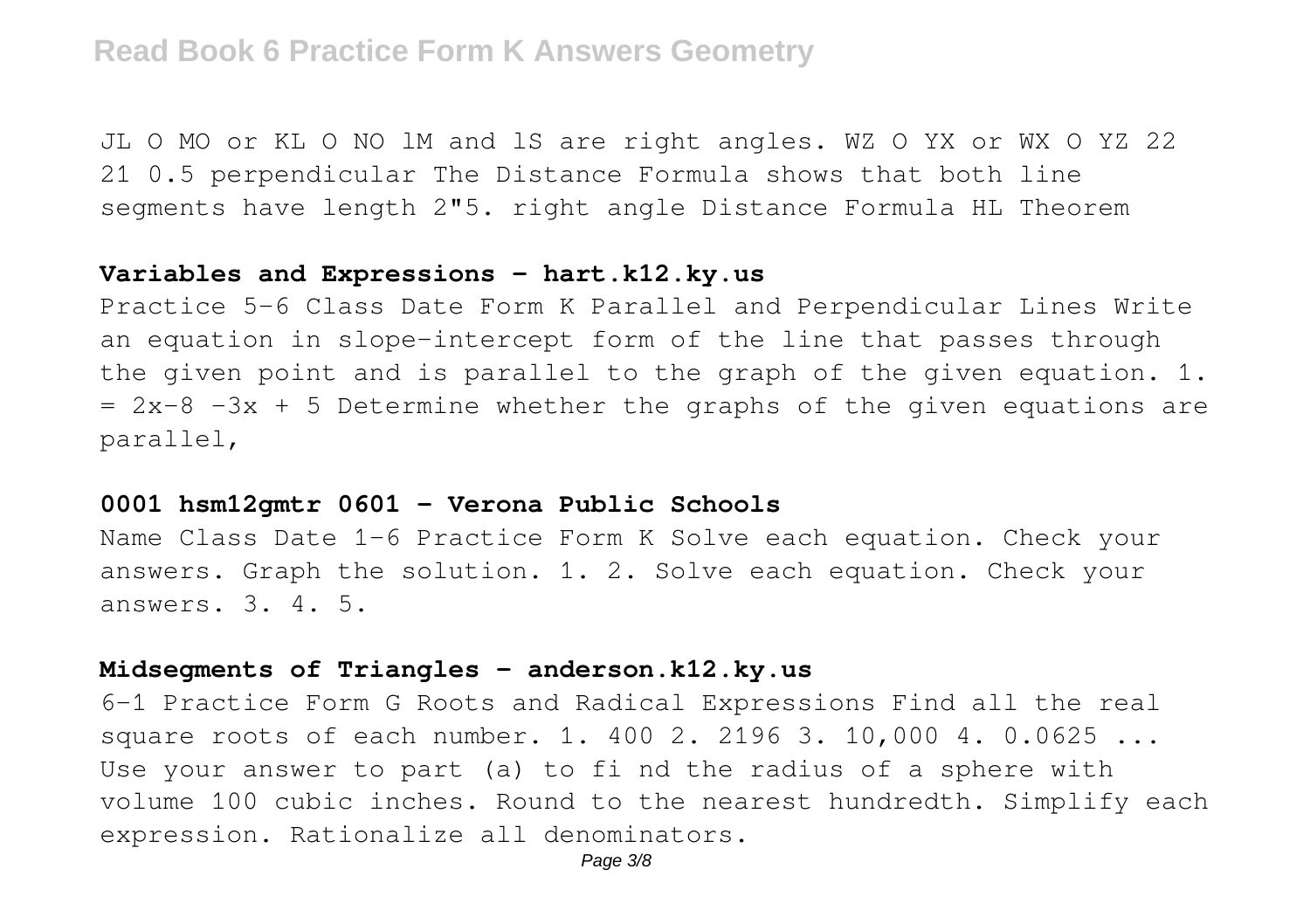# **Formalizing Relations and Functions**

8-6 Practice Form K Factoring ax2 1 bx 1 c Factor each expression. 1. 3n2 2 8n 2 3 2. 5a2 2 22a 1 8 3. 2s2 1 13s 1 6 4. 6t2 1 21t 2 12 5. 9b2 2 65b 1 14 6. 5z2 1 11z 1 6 7. 7r2 2 9r 2 10 8. 2m2 1 m 2 21 9. 3g2 1 20g 1 32 10. Th e area of a rectangular driveway is 2x2 1 15x 1 25. Th e width of the driveway is x 1 5. What is the length of the ...

# **Applying Coordinate Geometry - Richard Chan**

2-6 Practice (continued) Form K Ratios, Rates, and Conversions 5 pounds for \$12.95 because the unit price is \$2.59 and the unit price of the 3 lb is \$2.77. 1 hr 60 min, 1 min 60 sec, 5280 ft 1 mi 150 grams 10 kilometers 26.4 no yes yes \$1.99 per lb 2.4 gal per min \$12.75 per hr 5280 ft 1 mi, 1 min 60 sec, 1 hr 60 min

# **Polygons in the Coordinate Plane - Richard Chan**

8-6 Practice (continued) Form K Law of Cosines 9. One airplane is 60 miles due north of a control tower. Another airplane is located 70 miles from the tower at a heading of S 808 E (808 east of south). To the nearest tenth of a mile, how far apart are the two airplanes? 10. ! e lengths of the sides of a triangular " ag are 10 feet, 11 feet, and ...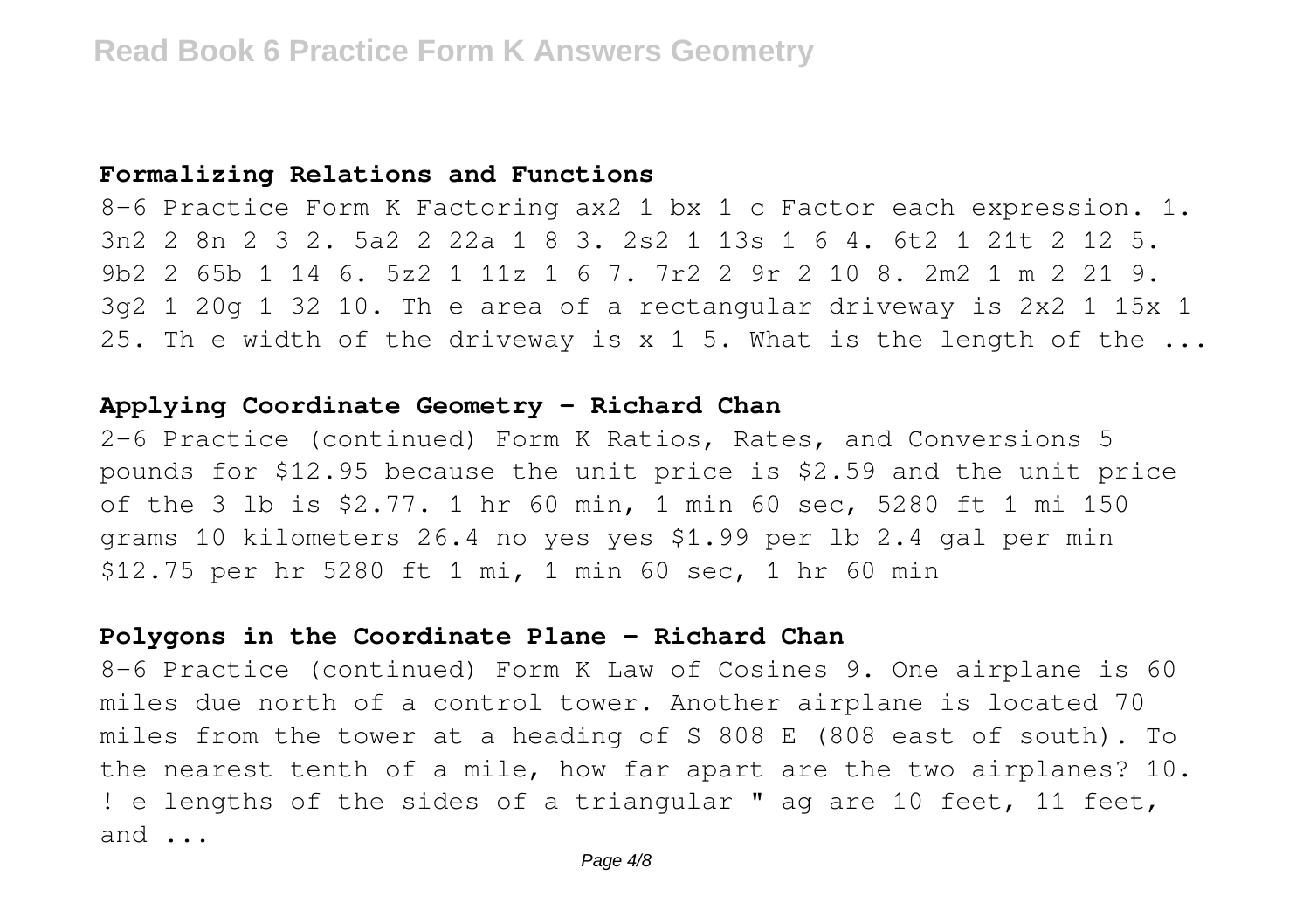# **www.hamilton-local.k12.oh.us**

6-9 Practice (continued) Form G Proofs Using Coordinate Geometry Yes; use the Distance Formula. You would need to prove that two sides of the triangle are congruent. You could do this by ? nding the distances between the points that form the triangle. Yes; ? nd the midpoint of the hypotenuse by using the Midpoint Formula. Then ? nd

#### **Factoring - Math Men**

6-8 Practice Form K Applying Coordinate Geometry Algebra What are the coordinates of the vertices of each ! gure? 1. rectangle with base 2b and height h To start, identify the coordinates of C. Because CD 5 2b, the x-coordinate of C is 2b 2, oru. C is on the x-axis, so its ycoordinate is u. 2. parallelogram with height a, and point P distance ...

# **2-6 Practice - Math Men**

6 Name Class Date 1-1 Practice (continued) Form K Variables and Expressions 16. Jordan gets paid to mow his neighbor's lawn. For every week that he mows the lawn, he earns \$20. Write a rule as an algebraic expression to model the relationship. Write an algebraic expression for each word phrase. 17.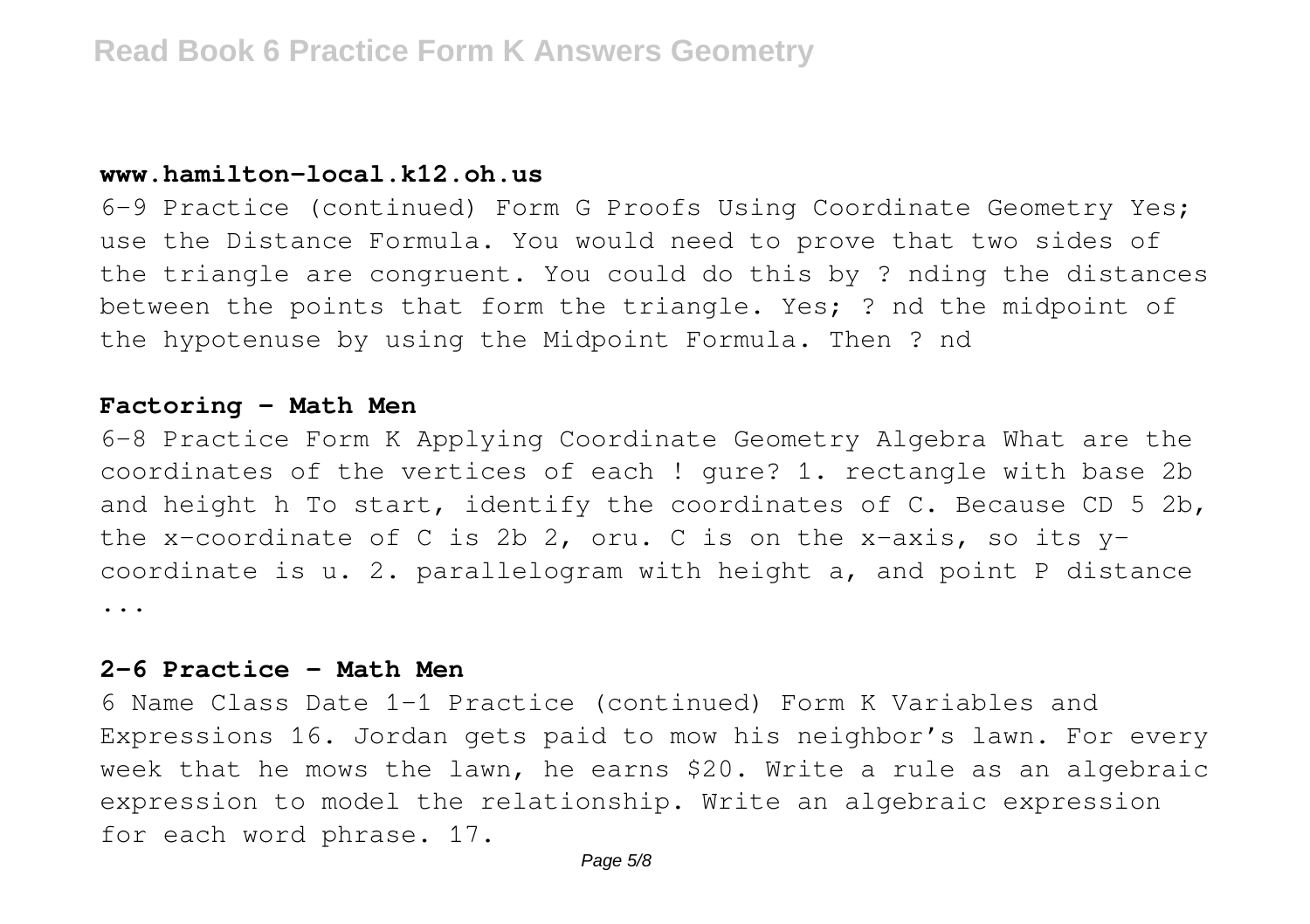#### **Roots and Radical Expressions**

Practice Class Date Form K Equations of Lines in the Coordinate Plane Find the slope of the line passing through the given points. Graph each line. Use the given information to write an equation of each line. 6. slope  $-5$ , passes through  $(2, -3)$  8. passes through  $(0, 6)$  and  $(4, -2)$  Write each equation in slope-intercept form. 10.2x+4y=8

# **Congruence in Right Triangles - Richard Chan**

4-6 Practice (continued) Form K Formalizing Relations and Functions 57, 3, 21, 25, 296 527, 0, 1, 2, 96 5211, 29, 27, 25, 236 514, 2, 22, 21, 76 Domain: 0 K b K 300; Range: 0 K P(b) K 225 w8; because f (w8) 5 (w8)2 2 15 5 49 Answers may vary, but it can be any real number. 3000

#### **Rational Exponents - K Rohlwing**

5-6 Practice (continued) Form K Parallel and Perpendicular Lines Write an equation of the line that passes through the given point and is  $\ldots$ Answers may vary. Sample:  $y$  5 2x 1 4,  $y$  5 2x 1 1,  $y$  5 2x 2 3 Answers may vary. Sample:  $y 5 3x 2 4$ ,  $y 5 3x 1 1 yes$ ; the slopes are 25 and 1 5 y 5 1 3 x 2 4 y 522x 1 11 y 5 x 2 1 0 unde? ned

#### **Trapezoids and Kites - Richard Chan**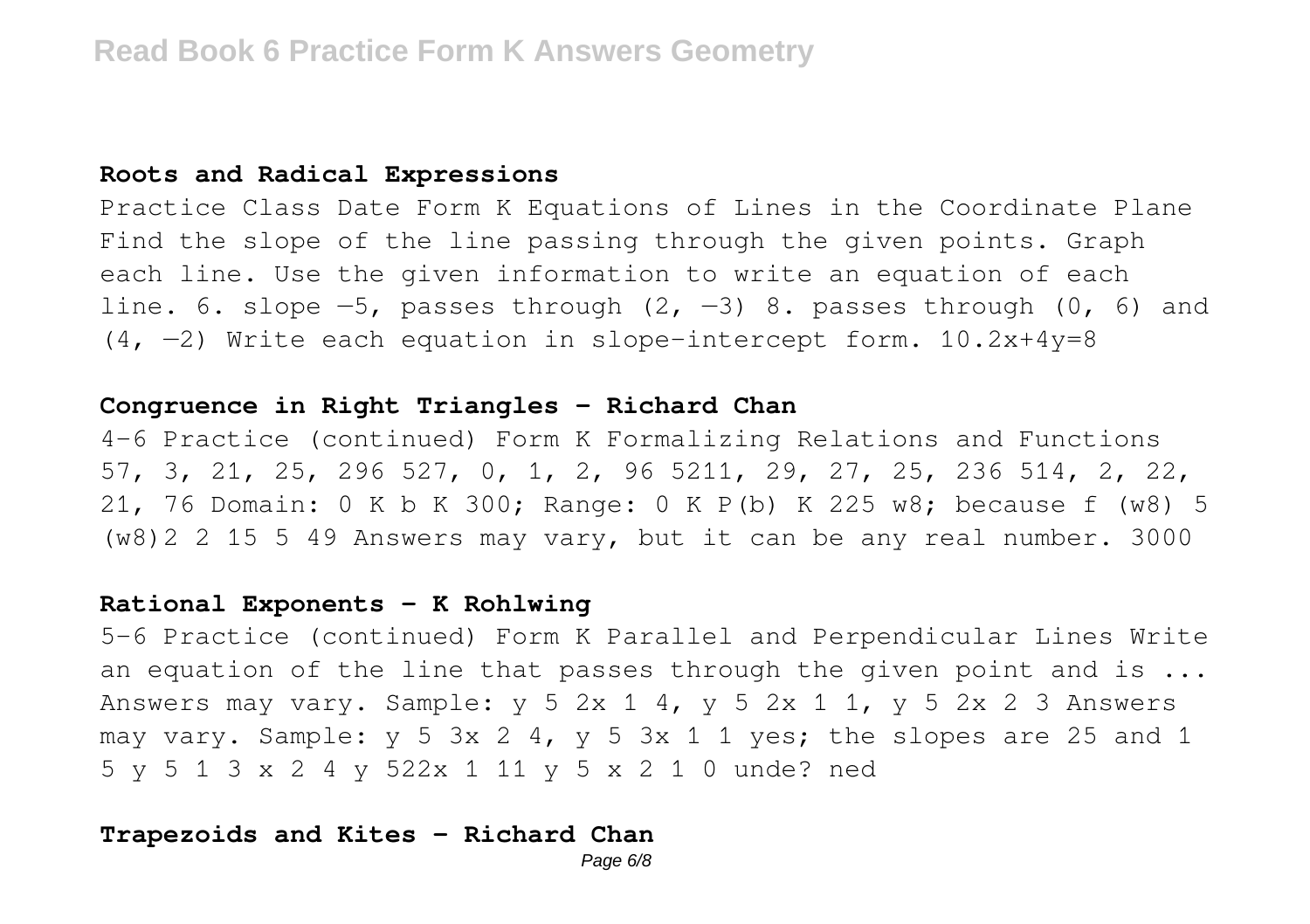6-7 Practice Form K Polygons in the Coordinate Plane Determine whether kABC is scalene, isosceles, or equilateral. Explain. 1. To start, determine the vertices of the triangle. ! en use the Distance Formula to " nd the length of each side.  $A(21, 21)$ ,  $B(3, 1)$ ,  $C(u, u)$  2.3. Determine whether the parallelogram is a rhombus, rectangle, square, or ...

# **msgraville.weebly.com**

6-4 Practice (continued) Form G Rational Exponents Write each expression in simplest form. Assume that all variables are positive. 32. Q81 1 4R4 33. Q32 1 5R5 34. A2564B 1 4 35. 70 36. 8 2 3 37. (227) 2 3 ... answers to the following questions to the nearest tenth of a cm. a. What is the radius after 5 minutes? b.

# **Parallel and Perpendicular Lines - K Rohlwing**

1-6 Practice Form G Absolute Value Equations and Inequalities Solve each equation. Check your answers. 1. u23x u 5 18 2. u5y u 5 35 3. ut 1 5 u 5 8 4. 3uz 1 7 u 5 12 5. u2x 2 1 u 5 5 6. u4 2 2y u 1 5 5 9 Solve each equation. Check for extraneous solutions. 7. ux 1 5 u 5 3x 2 7 8. u2t 2 3 u 5 3t 2 2 9. u4w 1 3 u 2 2 5 5 10. 2uz 1 1 u 2 3 5 z 2 2 ...